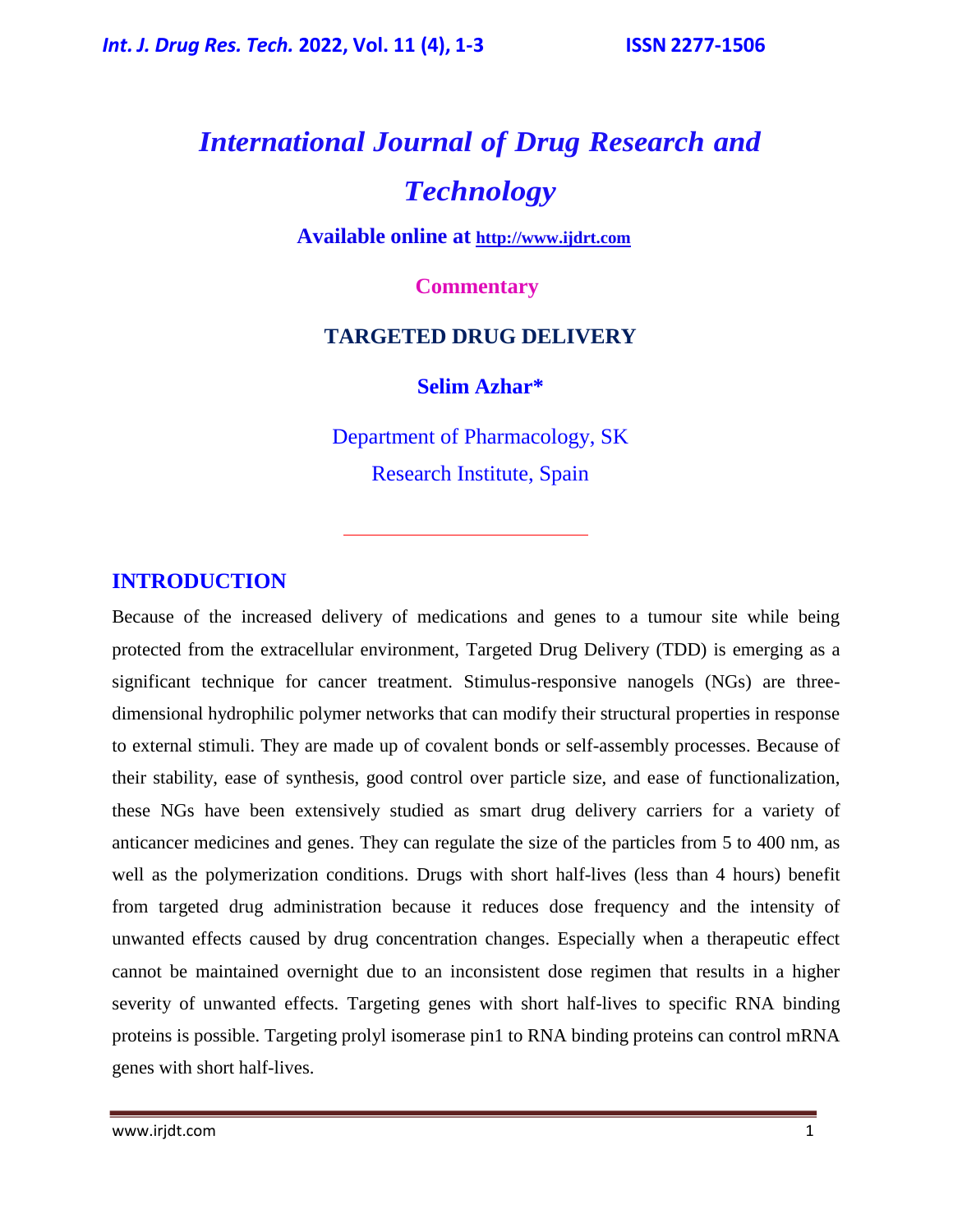## *Int. J. Drug Res. Tech.* **2022, Vol. 11 (4), 1-3 ISSN 2277-1506**

Targeted drug delivery via innovative drug delivery systems and nanotechnology intervention is becoming a major component in medicine's future. Every year, new active pharmaceutical ingredients (APIs), biologics, novel drug delivery methods, and nanopharmaceuticals are produced and commercialised around the world following successful clinical studies. These formulations are expected to capture a significant portion of the present market in the near future. Regulatory permission is required for the translation of laboratory research to bedside medicine. Understanding the regulatory requirements for product approval is crucial in this regard. Given the expensive expense of medicine and the potentially fatal adverse effects of drug therapy, tailored drug administration is critical in clinical practise. As a result, targeted drug delivery to solid tumours is a hot topic in research, with the emphasis on better drug formulation and associated [1,2] optimum delivery methods/devices. Medication-targeting has the potential to improve drug delivery efficacy, reduce adverse effects, and lower treatment costs significantly. The vast majority of drug-targeting studies, on the other hand, assume that the drug-particles are already at or near the target site.

Current issues in pulmonary drug delivery include targeted drug delivery and controlled release. Oral (pill eating), intravenous (drug injection into a vein), and inhalation are three common medication delivery methods (breathing into the human lung). In recent years, pulmonary medication delivery techniques have attracted a lot of attention, with applications ranging from asthma and Chronic Obstructive Pulmonary Disease (COPD) to lung malignancies and systemic disorders. When compared to conventional medical therapies, the advantages of pulmonary drug delivery include increased efficiency due to the huge surface area of the lung  $(100 \text{ m}^2)$  and thin epithelial layer thickness (0.2 to 0.7 m), lower systemic drug levels with fewer side effects, and greater convenience. Because the drug aerosol is delivered directly to the target location, a considerably smaller dose can be employed to provide a therapeutic response with minimal adverse effects [3]. Inflammation, asthma, COPD, and cystic fibrosis (CF), as well as diabetes and other systemic disorders, are all treated with pulmonary drug delivery methods. The aerodynamic dimensions of drug particles/droplets should be in the range of 0.4 dp 7 m for optimal treatment. The optimization of pulmonary medication delivery (e.g., drug-targeting administration in lung airways) is difficult due to advanced pharmaceutical aerosol formulations and the complicated architecture and physiology of human lung airways. The use of physical or chemical mechanisms, innovative particles or drug carriers, and new drug-delivery device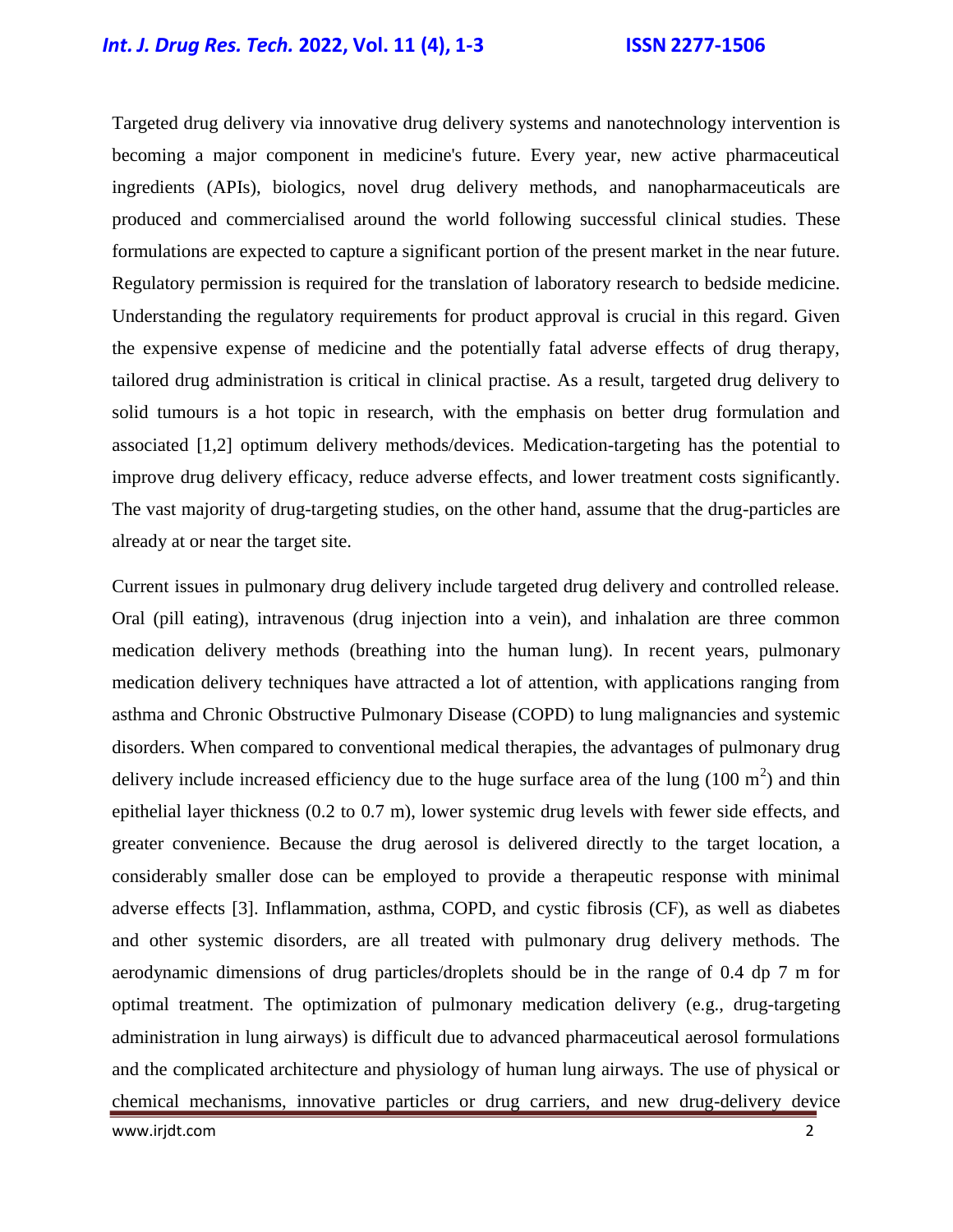## *Int. J. Drug Res. Tech.* **2022, Vol. 11 (4), 1-3 ISSN 2277-1506**

improvements with increased performance are the main research concerns in pulmonary drug delivery. The following are some of the benefits of pMDIs: portability, precise dosage management, and a big capacity of medical dosages at a low cost. pMDIs have a number of drawbacks, including being highly reliant on the patient's inhalation coordination, being limited to certain drugs that are physically and chemically inert in the propellant mixture, and not being effective in treating deeper lung conditions due to the strong impaction in the upper respiratory system caused by the high jet velocity. For example, only around 10% to 20% of the drugs emitted by CFC-pMDIs are able to enter and deposit in the lungs, while the rest is deposited in the oropharynx. Furthermore, the deposition of drug formulation material inside the canister can result in the delivery of an erroneous dose of medication [4,5].

#### **REFERENCES**

- 1. Freeman AI, Mayhew E (1986). [Targeted drug delivery.](https://acsjournals.onlinelibrary.wiley.com/doi/abs/10.1002/1097-0142(19860715)58:2+%3C573::AID-CNCR2820581328%3E3.0.CO;2-C) *Cancer* 58:573-583.
- 2. Mills JK, Needham D (1999). [Targeted drug delivery.](https://www.tandfonline.com/doi/abs/10.1517/13543776.9.11.1499) *Expert Opin Ther Pat* 9:1499- 1513.
- 3. Bae YH, Park K (2011). [Targeted drug delivery to tumors: Myths, reality and possibility.](https://www.ncbi.nlm.nih.gov/pmc/articles/PMC3272876/) *J Control Release* 153:198.
- 4. Singh R, Lillard Jr JW (2009). [Nanoparticle-based targeted drug delivery.](https://www.sciencedirect.com/science/article/abs/pii/S001448000800141X) *Exp Mol Pathol* 86:215-23.
- 5. Kazi KM, Mandal AS, Biswas N (2010). [Niosome: A future of targeted drug delivery](https://www.ncbi.nlm.nih.gov/pmc/articles/PMC3255404/)  [systems.](https://www.ncbi.nlm.nih.gov/pmc/articles/PMC3255404/) *J Adv Pharm Technol Res* 1:374.

#### **Correspondence Author:**

#### **Selim Azhar**

Department of Pharmacology, SK Research Institute, Spain

#### E-mail: s[elimazhar1@yahoo.com](mailto:selimazhar1@yahoo.com)

**Received:** 04 April 2022, Manuscript No. IJDRT-22-65980; **Editor Assigned:** 06 April 2022, PreQC No. P-65980; **Reviewed:**  19 April 2022, QC No. Q-65980; **Revised:** 23 April 2022, Manuscript No. R-65980; **Published:** 30 April 2022, DOI: 10.37421/2277-1506.22.11.346